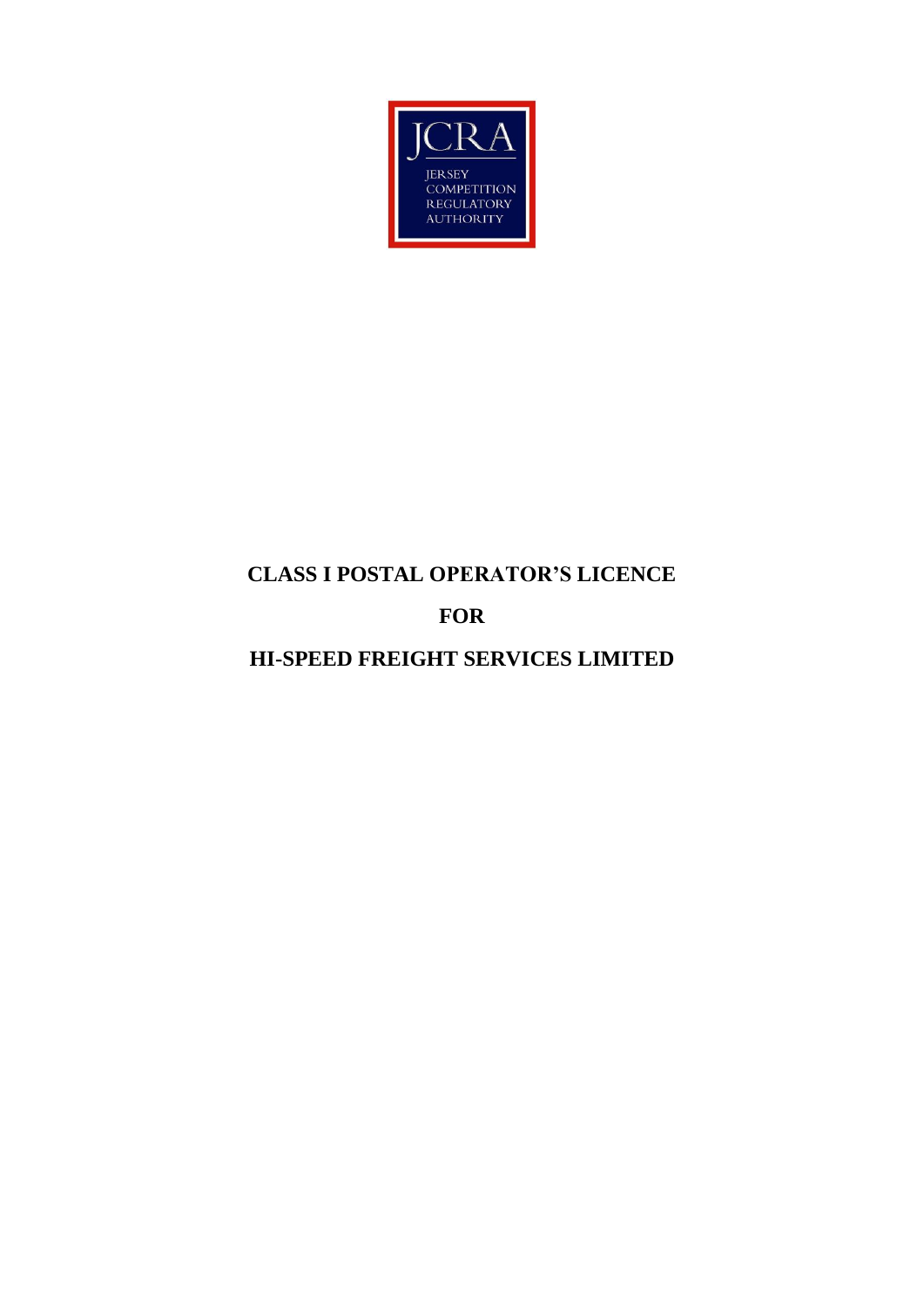# **JERSEY COMPETITION REGULATORY AUTHORITY CLASS I POSTAL OPERATOR'S LICENCE ISSUED TO HI-SPEED FREIGHT SERVICES LIMITED**

## **("THE LICENSEE")**

#### **under**

## **THE POSTAL SERVICES (JERSEY) LAW 2004**

## **Article 15**

The JCRA, in exercise of the powers conferred on it by the Postal Services (Jersey) Law 2004 (the "Postal Law") grants to the Licensee a Class 1 Postal Operator's Licence to convey Large Letters and/or Packets, to European destinations only, subject to the Minimum Volume Requirement.

This Licence is subject to the conditions attached hereto (the "Conditions" or individually "Condition"), all lawful Directions of the JCRA and all applicable laws, rules, Regulations, ordinances and orders of the States of Jersey.

This Licence shall commence on 24 February 2012.

**DATED**

## **SIGNED**

## **EXECUTIVE DIRECTOR**

## **JERSEY COMPETITION REGULATORY AUTHORITY**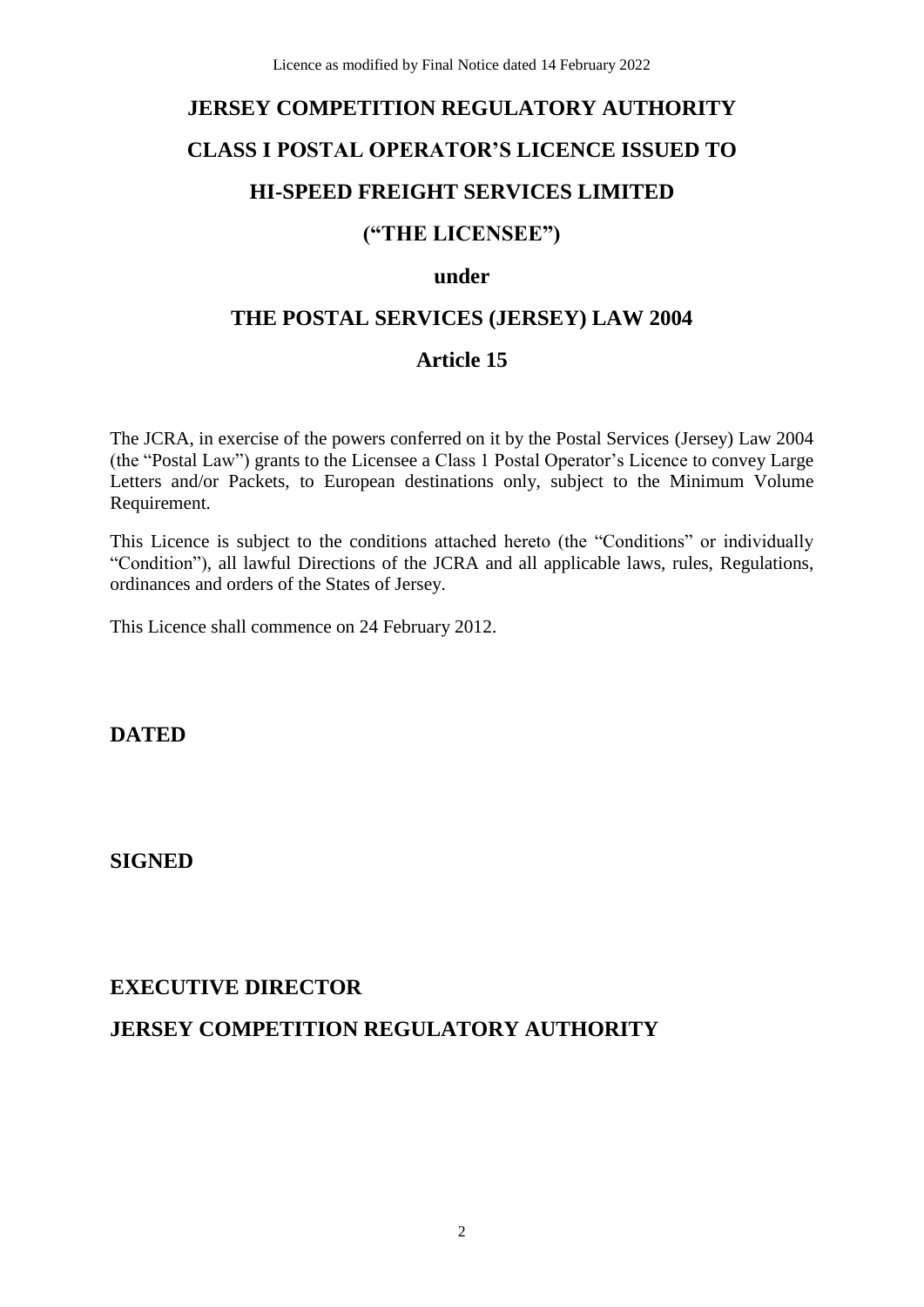#### **CONDITIONS**

#### **1. DEFINITIONS AND INTERPRETATION**

1.1 A word or expression that is used in the Licence or the Conditions and is also used in the Postal Services (Jersey) Law 2004 (the "Postal Law"), has, except where otherwise stated in the Licence or Conditions, the same meaning in the Licence and the Conditions that it has in the Postal Law. In addition, the expressions set out below have the meanings given to them below:

**"Associated Company":** means a company that controls or is controlled by the Licensee or which is under the control of the same person or persons as control the Licensee;

**"Business":** includes any persons, or any trade, profession, employment activity, or undertaking of a body of persons (whether or not incorporated), in the course of which goods are supplied or services are provided;

**"Change of Control":** has the meaning given in Condition 2.9;

**"Crown Dependencies"** means the Isle of Man, the Bailiwick of Jersey and the Bailiwick of Guernsey;

**"Direction":** means a written statement issued by the JCRA with which a Licensee must comply;

**"Documents":** include accounts, deeds, writings and Information recorded in any form, whether or not legible to the naked eye;

**"Employee":** includes an employee, temporarily contracted staff, secondee, officer and servant;

**"Europe"** means the Member States of the European Union, Norway, Switzerland and Iceland, but does not include the United Kingdom or the Crown Dependencies;

**"Force Majeure":** means any cause affecting the performance by the Licensee of any obligation hereunder arising from acts, events, omissions, happenings or nonhappenings beyond its reasonable control including (but without limiting the generality thereof) governmental or States' acts or Regulations, fire, flood, inclement weather, terrorism or any disaster or an industrial dispute affecting the provision of Postal Service. Any act, event, omission, happening or non-happening will only be considered Force Majeure if it is not attributable to the wilful act, neglect or failure to take reasonable precautions of the affected party, its officers, contractors, sub-contractors, agents, servants or Employees;

**"Indicia":** means a mark or other identifier unique to the Licensee;

**"Information":** includes – (a) information recorded in any form; and (b) forecasts and estimates;

**"JCRA":** means the Jersey Competition Regulatory Authority established by Article 2 of the Competition Regulatory Authority (Jersey) Law 2001;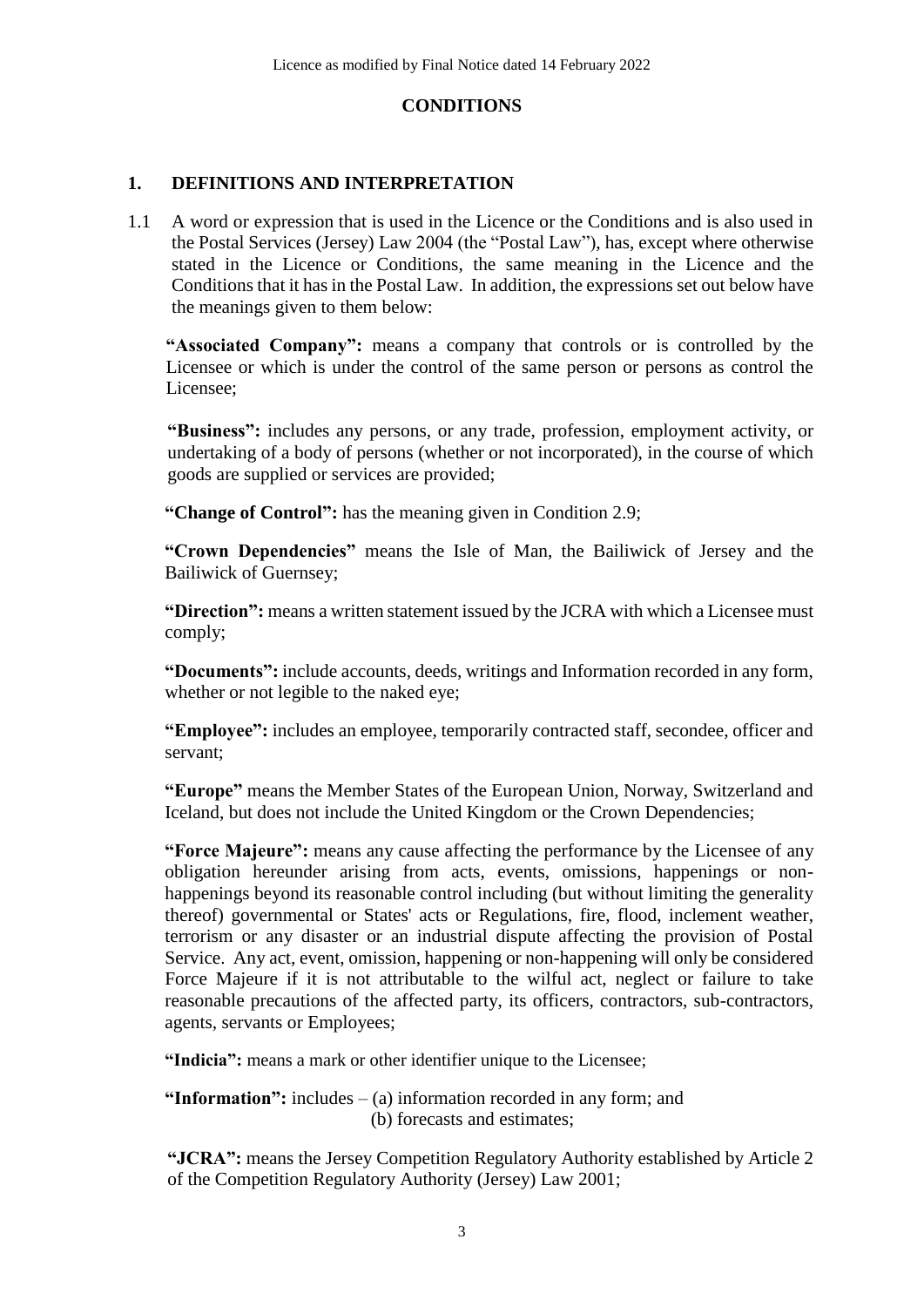**"Large Letter":** means a communication which is of maximum dimensions of 381mm x 305mm x 20mm or a weight of up to 500g, but is not a Letter;

**"Letter":** means a communication with dimensions of less than 245mm x 165mm x 5mm and weighing less than 100g;

**"Licence":** means the Licence granted to the Licensee under Part 4 of the Postal Law of which these are the Conditions;

"**Licence Commencement Date**"**:** means the date on which this Licence is signed by the JCRA;

**"Licence Fee":** means the fee or fees prescribed by the JCRA under Article 18 of the Postal Law;

**"Licensee":** means Hi-Speed Freight Services Limited and its permitted assignees;

**"Minimum Volume Requirement":** means the following:

- a) at least 50 items per mailing for Large Letters; and/or
- b) at least 25 items per mailing for Packets.

**"Modify":** includes add to, amend, alter, replace, revoke and delete;

**"Other Licensed Operator":** means any person who, other than the Licensee, for the time being, has the benefit of a licence granted under Article 15 of the Postal Law;

**"Packet":** means a communication having dimensions greater than 381mm x 305mm x 20mm or a weight exceeding 500g;

**"Postal Facilities":** means the physical and human resources and systems deployed by the Licensee and by its contractors and agents for the purpose of meeting the Licensee's obligations under this Licence to provide Postal Services;

**"Postal Law":** means Postal Services (Jersey) Law 2004;

**"Postal Services":** means the services for which the Licensee is licensed;

**"Regulations":** means Regulations made by the States;

**"Subsidiary":** has the same meaning as in the Companies (Jersey) Law 1991;

**"Term":** means, subject to Condition 10 of this Licence, a period of twelve and a half (12½) years from the Licence Commencement Date;

**"Universal Service Provider":** means the public or private entity providing a universal postal service or parts thereof, the identity of which has been nominated by the JCRA or notified to the European Commission; and

**"User":** means a person, organisation or other entity that is a consumer of postal services.

1.2 In the Licence and these Conditions, unless the context indicates a contrary intention**:**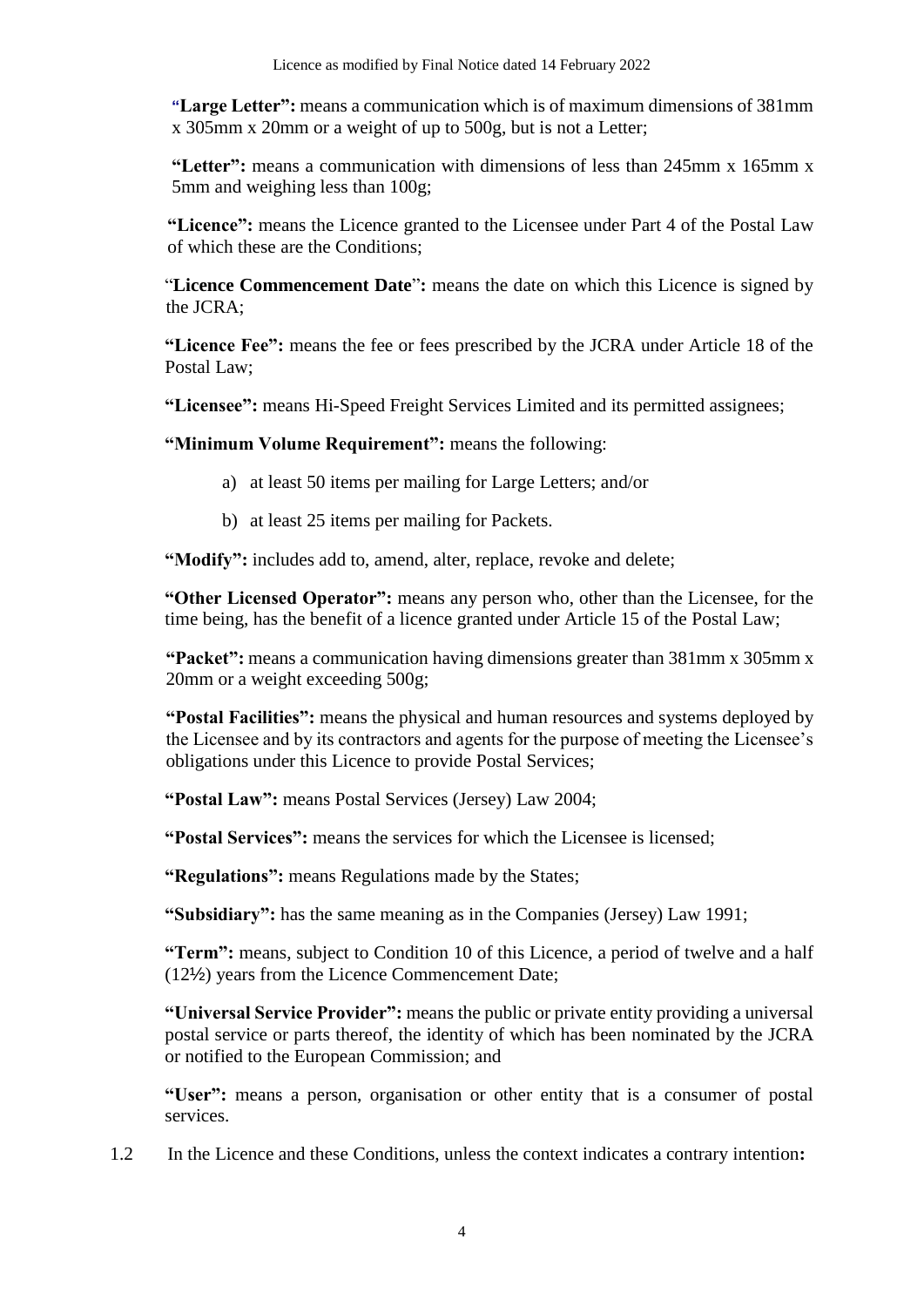- (a) references to Conditions, paragraphs and subparagraphs are to Conditions, paragraphs and subparagraphs of the Conditions, as varied from time to time in accordance with the Conditions;
- (b) a document will be incorporated into and form part of the Conditions if it is referred to in the Conditions, and reference to such a document is to that document as varied from time to time;
- (c) headings used for Conditions, paragraphs and subparagraphs are for ease of reference only and will not affect the interpretation of the Conditions;
- (d) references to any law, rule, regulation, ordinance, order or other legal instrument includes any modification, re-enactment or legislative provisions substituted for the same;
- (e) use of the word "includes" or "including" should be construed as being without limitation; and
- (f) the masculine gender shall include the feminine and neuter, and the singular shall include the plural, and vice versa, and words importing persons shall include firms or companies.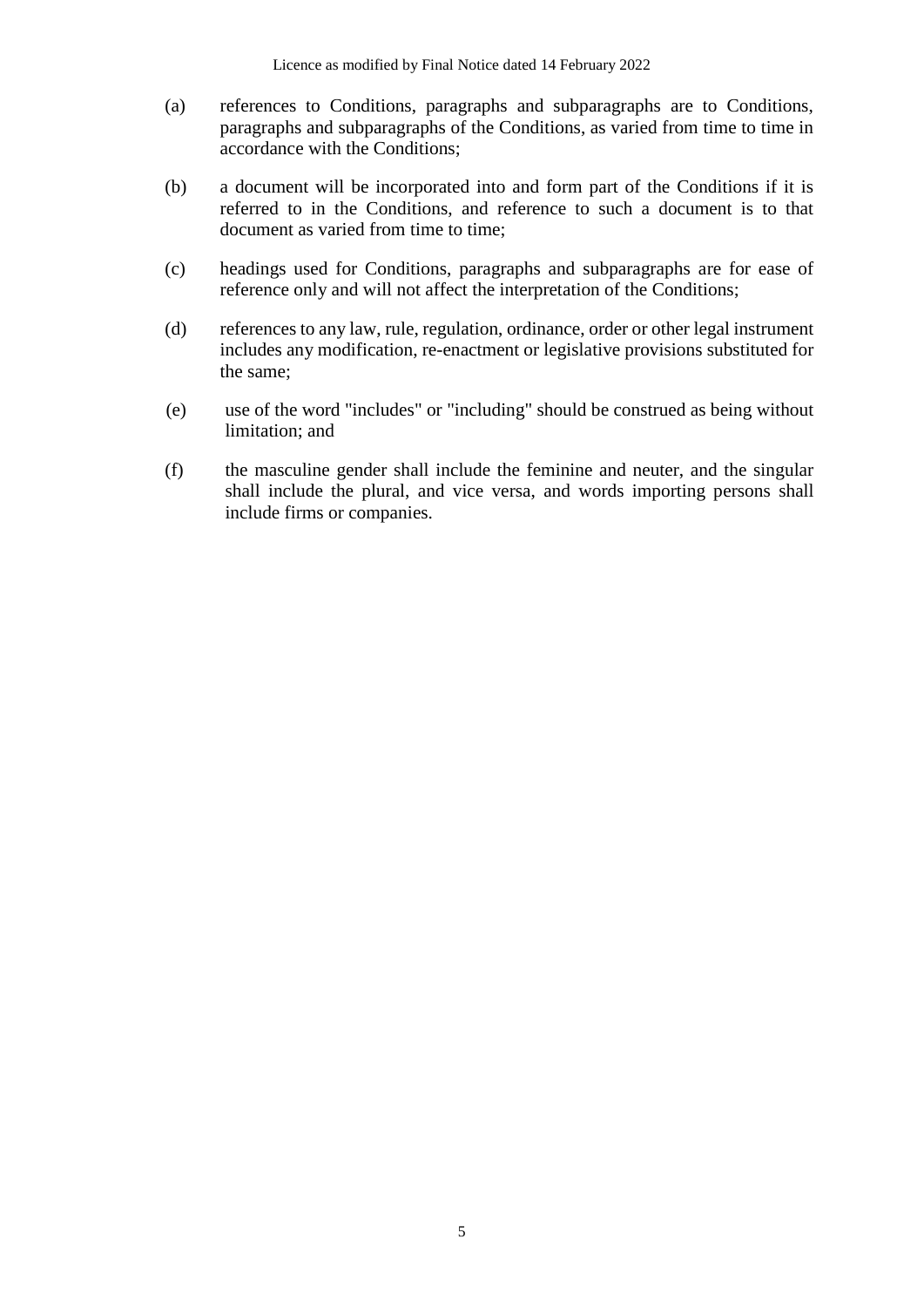#### **PART I: ESTABLISHMENT AND ENFORCEMENT**

#### **2. SCOPE OF THE LICENCE**

- 2.1 The Licence permits the Licensee to convey Large Letters and/or Packets from Jersey for delivery to addresses in Europe, subject to the Minimum Volume Requirement. For the avoidance of doubt, the Licence does not permit the conveyance and/or delivery of any mail items to addresses in the United Kingdom or the Crown Dependencies or addresses outside Europe, although the Licensee is permitted to convey mail in bulk through the territory of the United Kingdom or the Crown Dependencies.
- 2.2 For the avoidance of doubt, this Licence does not permit the conveyance of Letter format items. This Licence is non-exclusive.
- 2.3 The Licence is personal to the Licensee and the Licensee shall not sub-license, assign or grant any right, interest or entitlement in the Licence nor transfer the Licence to any other person without the prior written consent of the JCRA. This Condition does not prevent the Licensee from providing Postal Services through its Subsidiaries, Employees, agents or sub-contractors. For the avoidance of doubt, any such delegation shall not release the Licensee from its obligations under Condition 5.
- 2.4 The Licensee or a Subsidiary of the Licensee shall not sell, mortgage, pledge or otherwise transfer or encumber any assets (including, but not limited to the assets of a Subsidiary or Associated Company of the Licensee) which are necessary either to provide the Postal Services or otherwise to comply with the Licensee's obligations under this Licence without the prior written consent of the JCRA.
- 2.5 Condition 2.4 shall not apply to:
	- (a) a transfer, assignment or other disposal of an interest in assets under an arrangement whereby the Licensee, or a Subsidiary of the Licensee retains the use and benefit of such assets for the remainder of the useful life of such assets and for the duration of the Licence; or
	- (b) a transfer, assignment or other disposal of assets made in the ordinary course of Business.
- 2.6 The Licensee shall notify the JCRA of the occurrence of any of the following:
	- (a) any fact or event likely to materially affect the Licensee's ability to comply with any Condition including any change to the Postal Services which may detrimentally affect the permanence, availability or quality of the Postal Services;
	- (b) any insolvency-related event in respect of the Licensee or an Associated Company, or any preparatory steps being taken that might lead to an insolvencyrelated event, immediately upon the Licensee becoming aware of the event.
- 2.7 The Licensee shall notify the JCRA of any proposed Change of Control of the Licensee or an Associated Company forthwith upon the Licensee, or its chairman, chief executive officer, chief operating officer or any director becoming aware of the proposed change, and in any event prior to the acceptance by the Licensee or its shareholder of any such proposal.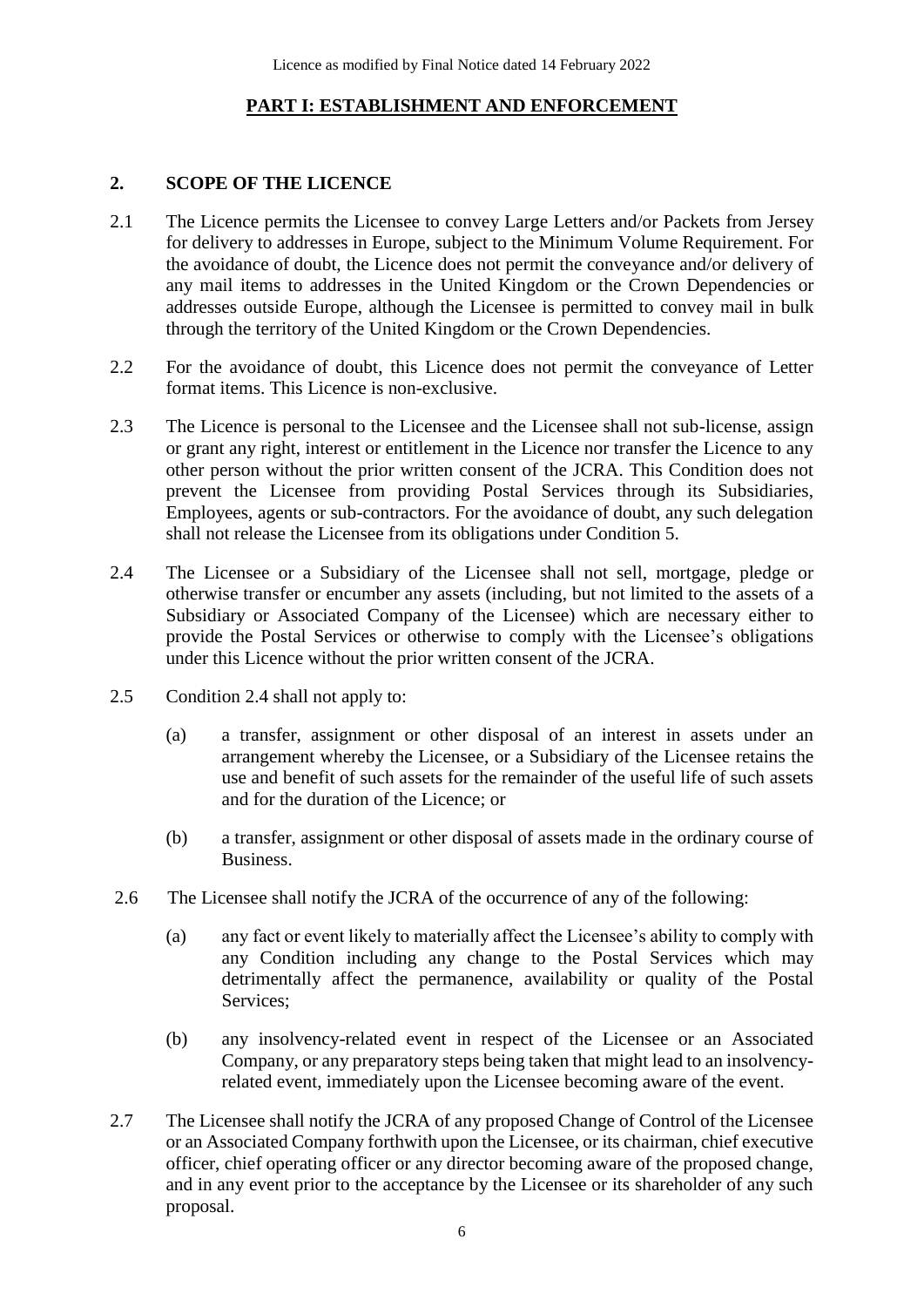- 2.8 Within thirty (30) days of the JCRA's receipt of a notification from the Licensee of a proposed Change of Control under Condition 2.7, the JCRA may:
	- (a) approve, in writing, the proposed change; or
	- (b) disapprove, in writing, the proposed change, giving reasons; or
	- (c) approve, in writing, the proposed change or the change subject to the Licensee accepting a modification of the Licence under Article 19 of the Postal Law;

and, in addition to any of the above measures, the JCRA may issue such Directions to the Licensee or invoke any of the applicable sanctions, penalties or remedies in the Postal Law or the Licence as the JCRA reasonably considers necessary and appropriate.

In taking action under this Condition, the JCRA may have regard to whether or not the JCRA would have awarded the Licence to the Licensee, had the Change of Control taken effect prior to the award.

- 2.9 In this Condition 2, "Control" shall mean any direct or indirect possession of any power or right that enables a person or group of persons to direct, or cause the general direction of, the management or policies of the Licensee or an Associated Company by any means. In any event, a person or group of persons shall be deemed to Control the Licensee or an Associated Company of the Licensee if:
	- (a) he or they exercise(s) or control(s) the exercise of fifty (50) per cent or more of the votes able to be cast at general meetings of the Licensee or the Associated Company on all, or substantially all, matters; or
	- (b) he is or they are able to appoint or remove directors holding a majority of voting rights at board meetings on all, or substantially all, matters or he is or they are, able to appoint or remove a majority of the governing body of the Licensee or the Associated Company; or
	- (c) he or they exercise(s) or control(s) the exercise of fifty  $(50)$  per cent or more of the partnership or other ownership interests of the Licensee or the Associated Company;

and, in each case, reference to the Licensee or an Associated Company shall include any person or group of persons who Controls the Licensee or an Associated Company in any of such ways, and "Change of Control" shall mean any change as a result of which any other person or group of persons acquires Control.

- 2.10 The Licensee shall supply to the JCRA, in relation to itself and any Subsidiary of the Licensee:
	- (a) a copy of its annual report and accounts on the same date, on which it is circulated to the shareholders of the relevant body corporate; and
	- (b) where the relevant body corporate is not incorporated in the Bailiwick of Jersey, any returns, reports, accounts or other Information under the laws of any applicable jurisdiction at such times and in such forms as the JCRA directs from time to time.
- 2.11 The Licensee shall comply with any other requirement in law to obtain any additional consents, permissions, authorisations or licences as may be necessary for the provision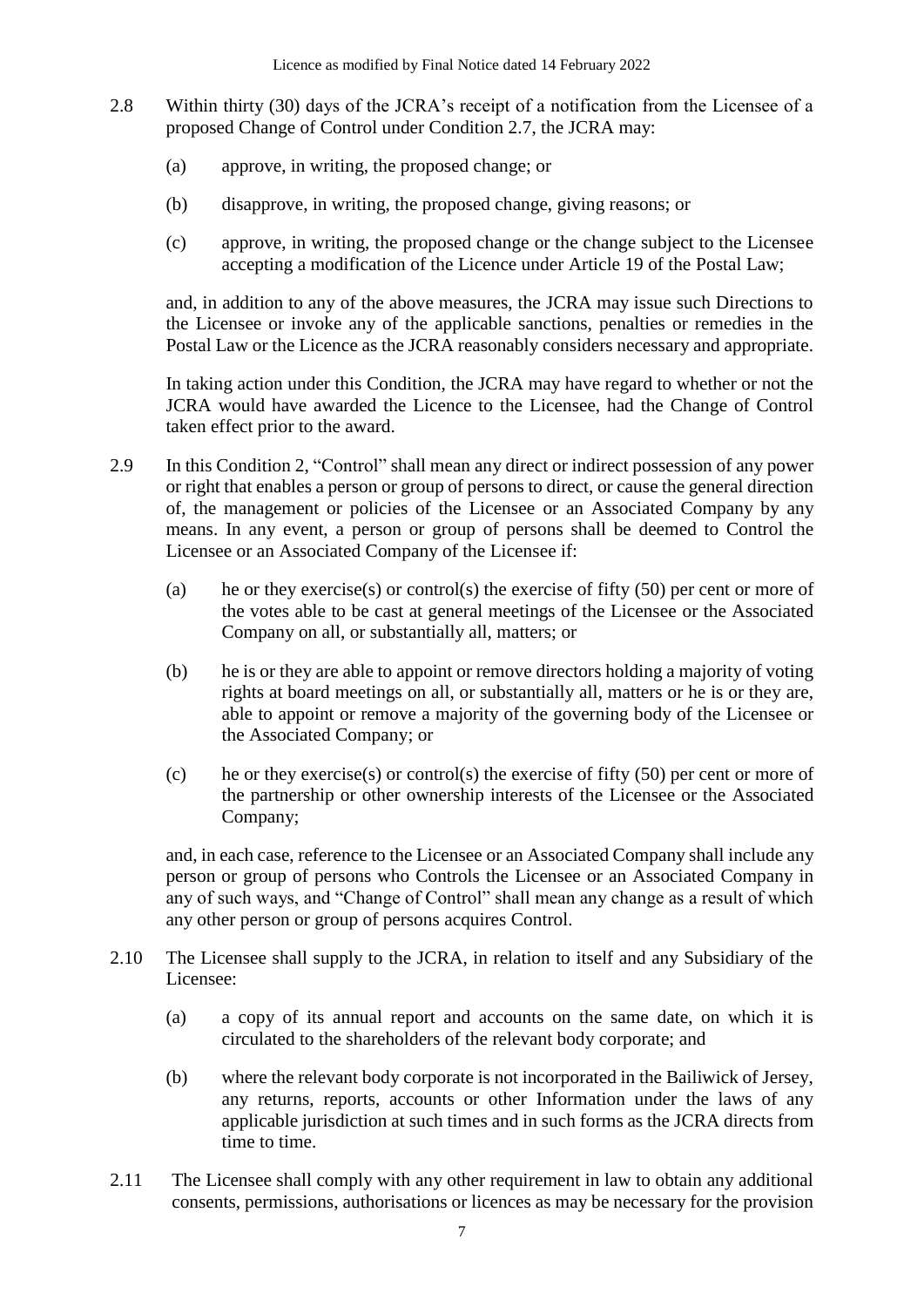of the Postal Services and for the exercise of its rights or the discharge of its obligations under this Licence.

- 2.12 The Licensee shall ensure that:
	- (a) its dealings with its shareholders, and Associated Companies are conducted on a normal commercial basis and at arm's length, and this may be audited by the JCRA, having given due notice;
	- (b) to the extent that Postal Services are provided by any Subsidiary of the Licensee, such Subsidiary shall not be reorganized, transferred, wound up, liquidated, dissolved, disbanded, or otherwise merged without the prior written consent of the JCRA. For the avoidance of doubt, Condition 2.12(b) applies to reorganizations that do not result in a Change of Control; and
	- (c) all profits earned from Postal Services by any of its Subsidiaries accrue to the benefit of the Licensee.

#### **3. LICENCE FEE**

- 3.1 The Licensee shall pay such Licence Fee as may be determined from time to time by the JCRA.
- 3.2 Without prejudice to any other remedies of the JCRA under this Licence or the Postal Law, if the Licensee fails to pay any amount due to the JCRA under this Condition 3 by the due date, the unpaid amount will accrue interest daily from the due date to the date of payment at four (4) percentage points above the published base rate of the Bank of England, and is recoverable as a debt under law.

### **4. PROVISION OF INFORMATION**

- 4.1 For the purpose of monitoring the Licensee's compliance with the Conditions and the Postal Law, the Licensee shall provide to the JCRA in the manner and at the times required by the JCRA, any Documents, accounts, returns, estimates, reports or other Information (whether financial, operational, technical or otherwise) including but not limited to the Documents, accounts, returns, estimates, reports and other Information specified in this Licence.
- 4.2 The JCRA may require an examination, investigation or audit of any aspect of the Licensee's Business relating to the Postal Services or its compliance with the Conditions and the Postal Law, and the Licensee shall provide any assistance requested by the JCRA in relation to any such examination, investigation or audit. The JCRA may specify the manner in which such an examination, investigation or audit is carried out, including the creation of financial and/or technical specifications or documentation.
- 4.3 In particular, the JCRA may authorise a person to carry out an examination, investigation or audit or may require the Licensee to arrange for an examination, investigation or audit of any aspect of the Postal Services to ensure compliance with the Conditions. The Licensee shall allow the JCRA's authorised representative to attend at, enter and inspect any premises under the control of the Licensee or a Subsidiary of the Licensee, and to take copies of any Documents and to acquire any Information in the control of the Licensee or a Subsidiary of the Licensee, as may be required in order to carry out the examination, investigation or audit.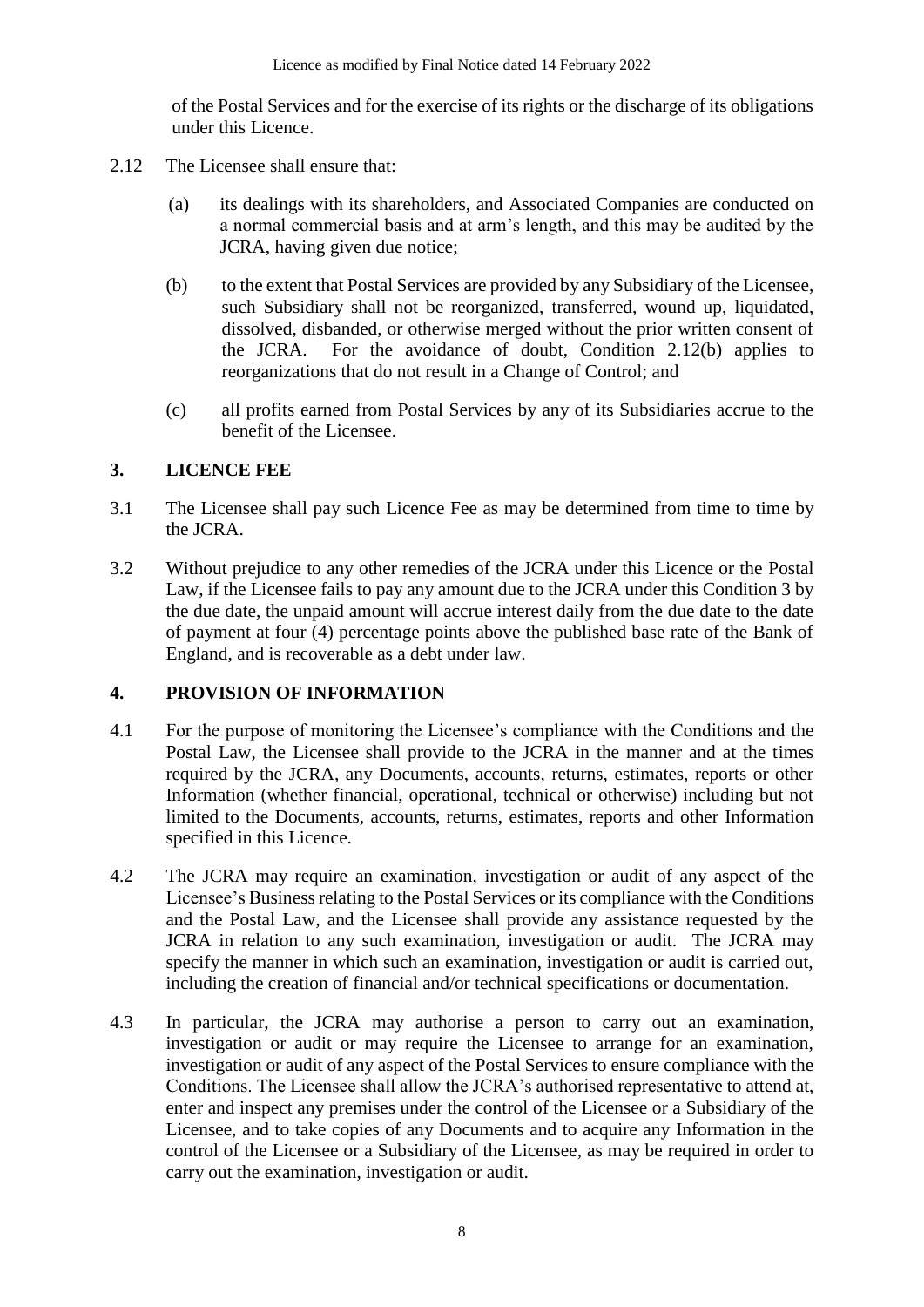4.4 The Licensee shall bear all reasonable costs associated with any examination, investigation or audit conducted under this Condition 4.

#### **5. COMPLIANCE**

In addition to the Conditions, the Licensee shall comply with and procure the compliance of its Subsidiaries with:

- (a) any obligation imposed on it by the Postal Law or by any law, Regulation, rule, ordinance or order of the States of Jersey; and
- (b) any Direction duly issued by the JCRA under the Postal Law, under any other law, Regulation, rule, ordinance or order of the States of Jersey or under this Licence.

#### **6. MODIFICATION**

The JCRA may from time to time Modify any Condition in this Licence. Any modification, deletion or addition to the Conditions shall be made in accordance with Article 19 of the Postal Law and any other requirements under any applicable law.

#### **7. ENFORCEMENT AND REVOCATION**

The JCRA may take any action to enforce any Condition of this Licence in accordance with Article 20 of the Postal Law. The JCRA may also at any time revoke this Licence in accordance with the provisions and procedures set out in Article 21 of the Postal Law.

#### **8. EXCEPTIONS AND LIMITATIONS ON THE LICENSEE'S OBLIGATIONS**

If the Licensee is prevented from performing any of its obligations under this Licence because of Force Majeure:

- (a) the Licensee shall notify the JCRA of those obligations it is prevented from performing and the reason why as soon as reasonably practicable; and
- (b) the JCRA may suspend those obligations, upon which the Licensee will not be liable to perform those obligations, for so long as the Force Majeure continues, only if and to the extent that the inability to perform could not have been prevented by taking steps specifically required under this Licence, or other reasonable precautions, save where such steps or precautions are prevented by Force Majeure, and the inability cannot reasonably be circumvented by the Licensee, at its expense through the use of alternative sources, work-around plans or other means.

#### **9. MATTERS OF INTEREST TO JERSEY**

The Licensee shall, in connection with its establishment, operation and maintenance of the Postal Facilities and provision of the Postal Services take reasonable steps to prevent any from being used in, or in relation to, the commission of offences against the laws of the Bailiwick of Jersey.

#### **10. COMMENCEMENT AND TERM**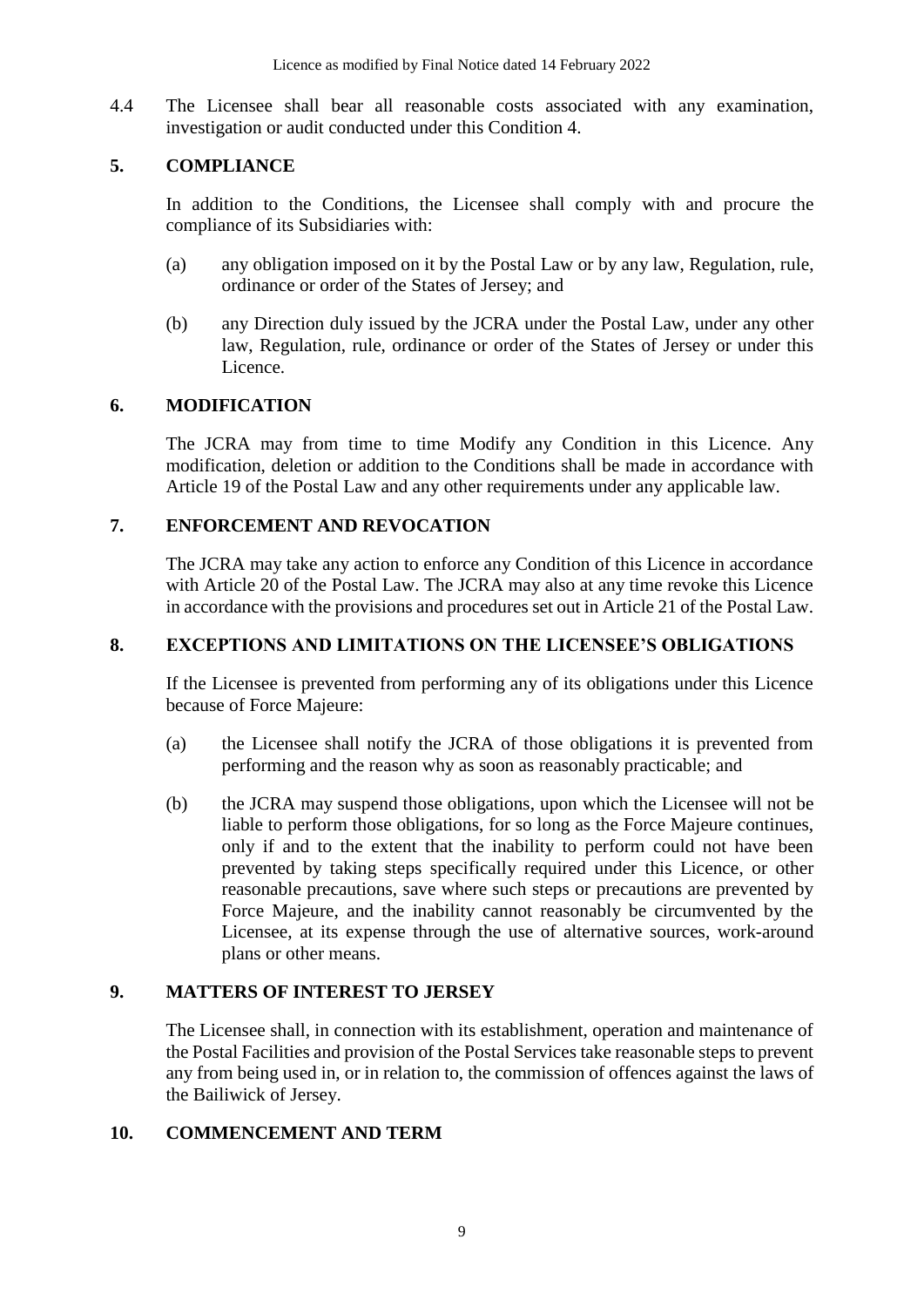The Licence commences on the Licence Commencement Date and continues, subject to the Licensee's compliance with the Conditions and the Postal Law, and subject to any revocation or suspension by the JCRA, for the Term.

#### **11. MISUSE OF DATA**

The Licensee shall not make use of data of any nature which become available to it directly or indirectly as a result of providing the Postal Services, in any way which, in the reasonable opinion of the JCRA, would unduly prefer the interests of any Business carried on by the Licensee or an Associated Company, or place Other Licensed Operators at an unfair disadvantage.

#### **12. PROTECTING THE INTEGRITY OF THE MAIL**

- 12.1 Within three (3) months of the Licence Commencement Date, the Licensee shall submit to the JCRA in writing mail protection procedures which shall include:
	- (a) measures for minimising the exposure of Large Letters and/or Packets conveyed by the Licensee to the risk of theft, loss, damage or interference; and
	- (b) ways of improving the performance of the Licensee in relation to the matters referred to at paragraph (a) above.
- 12.2 The Licensee shall comply with Directions issued by the JCRA in respect of mail protection procedures in Condition 12.1.

#### **13. DEVELOPMENT OF POSTAL FACILITIES AND SERVICES**

- 13.1 The Licensee shall develop and operate the Postal Facilities so as progressively to achieve standards in line with international best practice during the Term, and in particular, the Licensee shall achieve and comply with such established international standards and benchmarks as the JCRA may direct from time to time.
- 13.2 In order to meet the objectives set out in Condition 13.1, within three (3) months of the Licence Commencement Date, the Licensee shall submit to the JCRA a plan setting out the target levels it will achieve for Postal Services, together with specific quality of service Information requested by the JCRA (to be known as the "Postal Development Plan") and a service monitoring plan (to be known as the "Postal Monitoring Plan") which provides for accurate measurement of each of the target levels set out in the Postal Development Plan, (together, the **"**Plans").
- 13.3 The Plans shall describe:
	- (a) how actual performance will be monitored;
	- (b) the process for the collection and analysis of suitable data; and
	- (c) the procedures for internal review and performance improvement planning by the Licensee.
- 13.4 The JCRA may direct the Licensee to update and resubmit the Plans from time to time.
- 13.5 The JCRA may direct the Licensee as to matters to be included in the Plans and may amend or replace such Direction from time to time.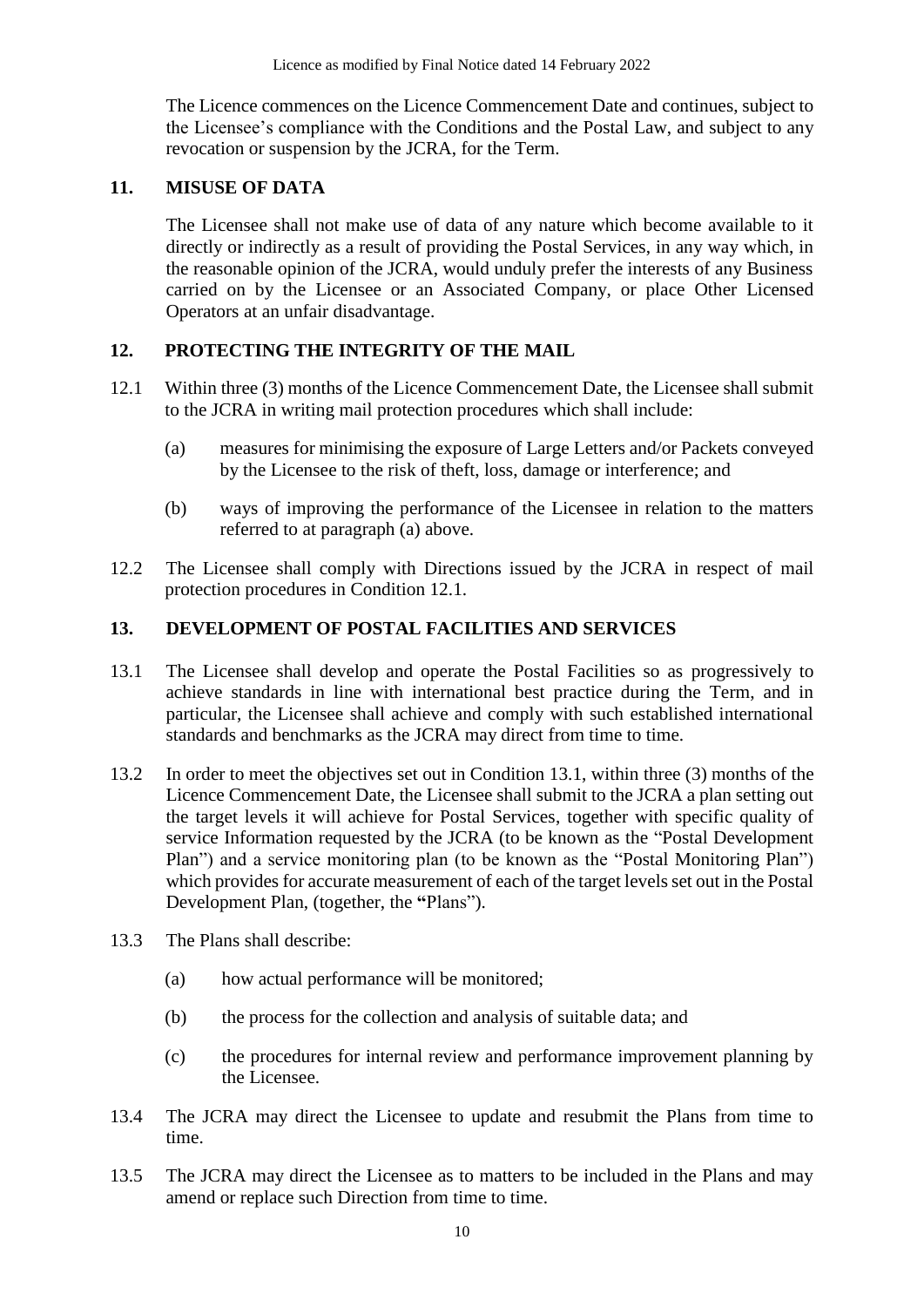- 13.6 Within forty five (45) days of the end of each six (6) month period during the Term, the Licensee shall provide the JCRA with a written report in a form required by the JCRA on its achievements under the Postal Development Plan during the preceding six (6) month period, as set out in Condition 13.2.
- 13.7 The Licensee shall comply with any Directions issued by the JCRA from time to time regarding any other quality of service indicators and measurement methods for Postal Services and shall, as and when required, supply to the JCRA, in a form specified by the JCRA, the results of its measurements of actual performance against any quality of service indicators and measurements so specified, and the JCRA may publish or require publication of such Information as it considers appropriate.

#### **14. MAIL IDENTIFICATION**

- 14.1 Within thirty (30) days of the Licence Commencement Date, the Licensee shall submit to the JCRA a copy of its proposed Indicia for approval by the JCRA.
- 14.2 Once approved by the JCRA, the Licensee shall apply the Indicia to the top right hand corner of the envelope of each Large Letter and/or Packet which it delivers under this Licence. The Indicia shall be applied promptly following receipt of the Large Letters and/or Packets by the Licensee.

#### **15. UNDELIVERABLE LARGE LETTERS AND PACKETS**

- 15.1 Within thirty (30) days of the Licence Commencement Date, the Licensee shall submit to the JCRA for approval its procedures for handling undeliverable Large Letters and/or Packets.
- 15.2 Once approved by the JCRA, the Licensee shall comply with these procedures and comply with Directions issued by the JCRA in respect of undeliverable Large Letters/or and Packets.
- 15.3 Notwithstanding the obligations set out in Condition 15.1, in the event that any undelivered Large Letter and/or Packet originally delivered by the Licensee is subsequently collected and returned by an Other Licensed Operator who is operating in the Bailiwick of Jersey, the Licensee shall reimburse the Other Licensed Operator for its reasonable costs incurred in collecting and returning that undelivered Large Letter and/or Packet.

#### **PART II: PUBLIC SERVICE CONDITIONS**

#### **16. CONSUMER PROTECTION**

- 16.1 The Licensee shall, in the manner and at the times specified by the JCRA, publish the standard terms and conditions, including tariffs under which it provides each category of Postal Services to Business customers. In the absence of any other Direction from the JCRA, the Licensee shall ensure that a current statement of all applicable terms and conditions is:
	- (a) filed with the JCRA; and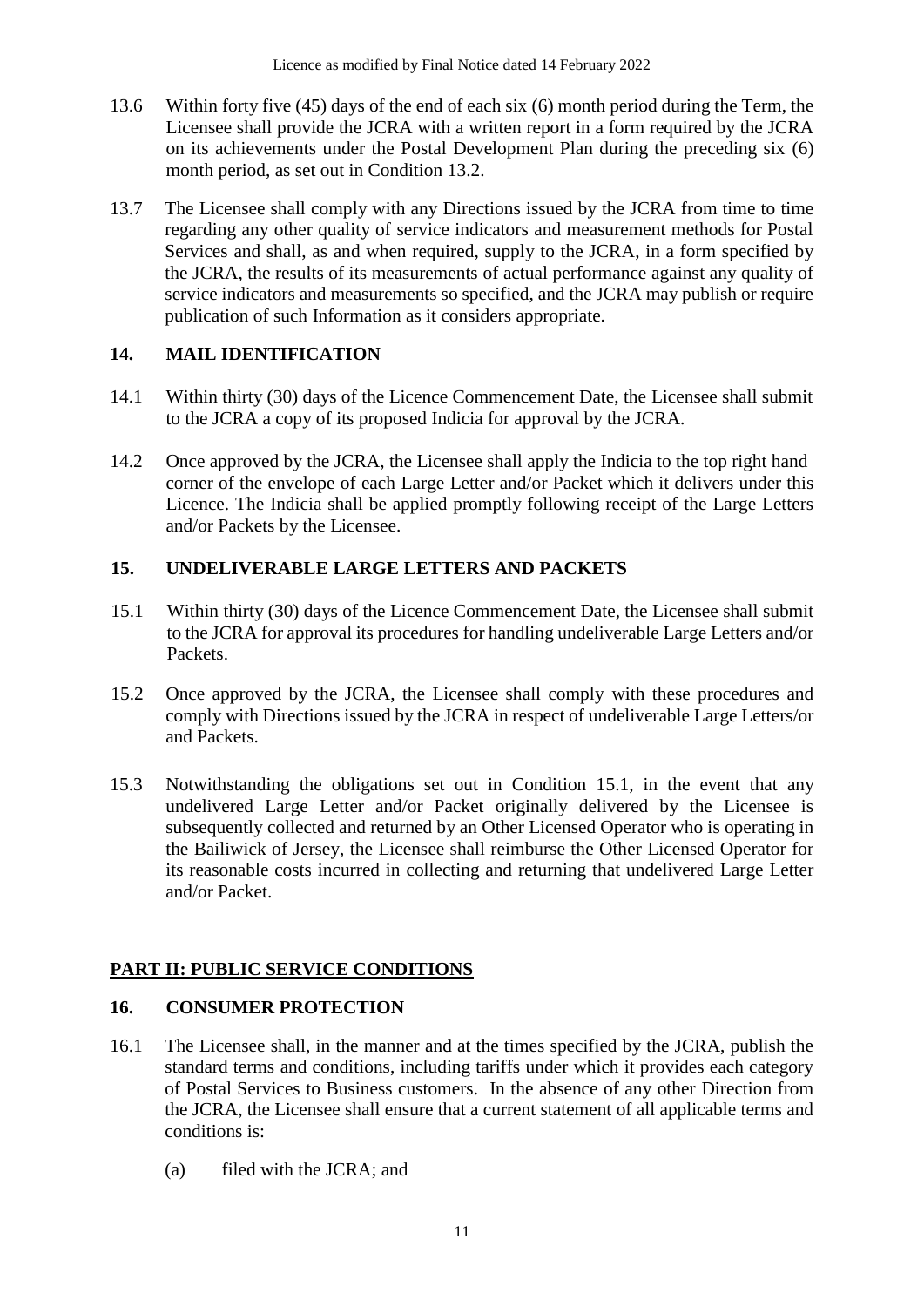- (b) promptly made available for inspection at the request of any Business customer or promptly sent to them by post on request.
- 16.2 The JCRA may direct the Licensee to change the Licensee's standard conditions from time to time where any condition thereof is contrary to the Licence, the Postal Law or any other law, Regulation, rule, ordinance or order of the States of Jersey.
- 16.3 The Licensee shall safeguard the privacy and confidentiality of all Large Letters and/or Packets and shall comply with all applicable laws from time to time regarding the protection of personal data and shall comply with any Directions issued by the JCRA for the purposes of protecting the interests of its Business customers, having regard to relevant laws in force from time to time, and subject to Articles 47 and 48 of the Postal Law.
- 16.4 The Licensee shall participate in good faith in any procedure established by the JCRA, following consultation with the Licensee, for the resolution of disputes.

#### **PART III: GENERAL CONDITIONS RELATING TO THE PROVISION OF POSTAL SERVICES**

#### **17. INTERNATIONAL OBLIGATIONS**

The Licensee shall comply with international obligations of the Bailiwick of Jersey in accordance with States' directions, including the rules and regulations of the Universal Postal Union.

#### **18. CESSATION OF THE PROVISION OF THE POSTAL SERVICES**

- 18.1 If the Licensee proposes to cease to provide all or a material part of the Postal Services, it shall give not less than four (4) months notice in writing to the JCRA of the proposal and its plans in relation to the cessation.
- 18.2 At any time within four (4) months before the expiry of the Licence, or if the JCRA receives a notice under Condition 18.1, or if the JCRA has made a decision pursuant to Article 21 of the Postal Law to revoke the Licence, the JCRA may, after consultation with the Licensee, direct it in writing to take such steps as the JCRA considers necessary or expedient to ensure the continuity of the Postal Services, or any constituent parts thereof, and the Licensee shall comply with any such Directions.

#### **19. UNIVERSAL POSTAL SERVICE**

The JCRA may direct the Licensee to contribute to a fund, to cover the net cost of the provision of the net universal postal service by a Universal Service Provider and the Licensee shall comply with any such Directions.

#### **PART IV: SMP CONDITIONS**